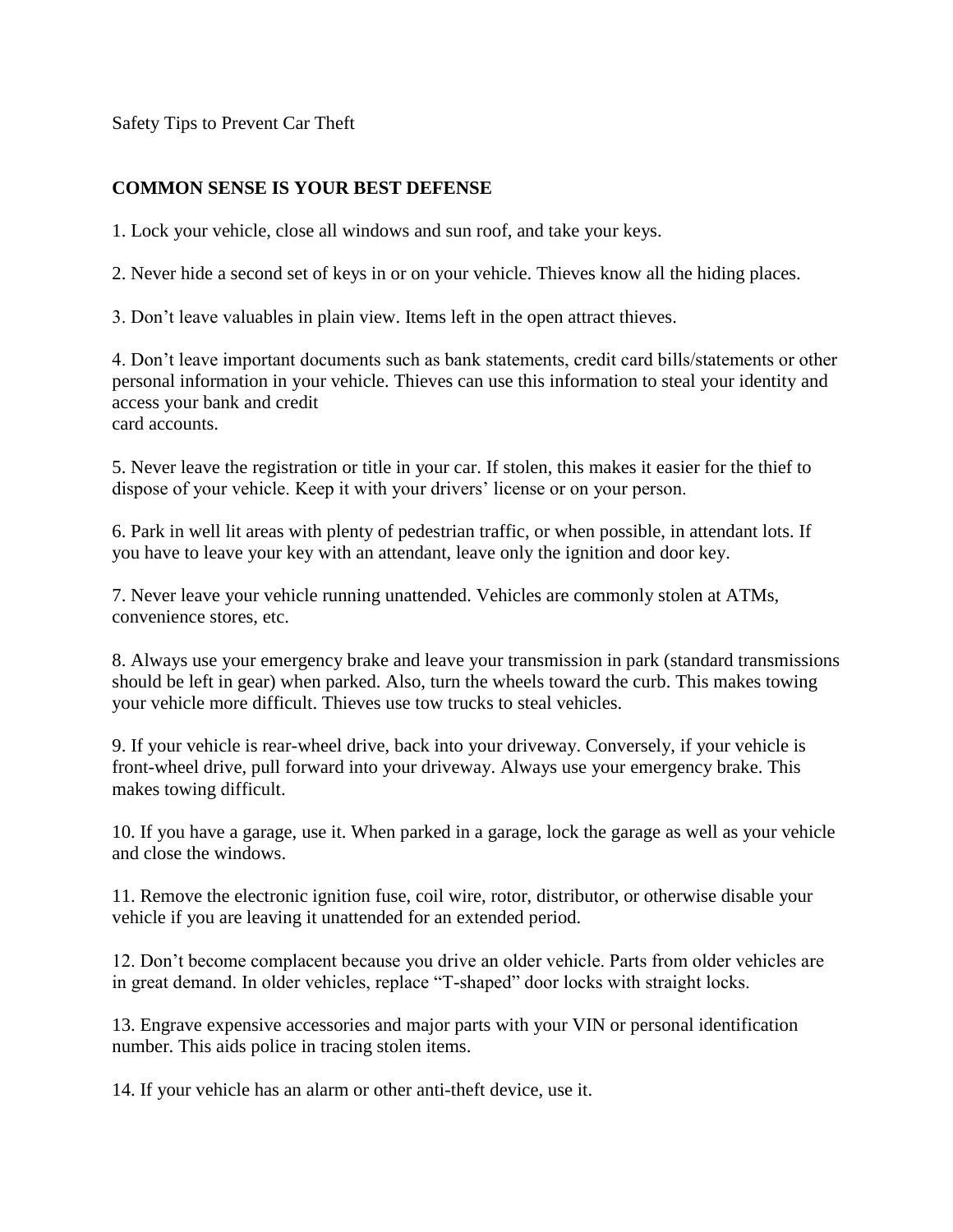15. Drop your business card, address label or other information inside your vehicle doors. This will identify you and where your vehicle was titled and registered.

## **INVESTING IN VEHICLE PROTECTION**

16. In high theft areas, do not rely on just one anti-theft device.

17. Stolen vehicles are more easily traced when Vehicle Identification Numbers (VIN) have been etched on each of the windows. It also makes your vehicle less attractive to a professional car thief.

18. Ignition kill switches\* halt the fuel supply.

19. Visible steering wheel locks prevent the steering wheel from being turned.

20. Floorboard locks disable the gas or brake pedals, thus preventing the use of these pedals.

21. Gearshift locks disable shifting of the transmission.

22. Tire or wheel locks prevent the vehicle from moving.

23. Hood locks prevent thieves from gaining access to your security system and battery.

24. Armored collars around the steering column deter thieves from breaking into the steering column to get to the ignition wires.

## **ELECTRONIC SECURITY SYSTEMS**

25. Audio alarms\* emit loud warning sounds when the doors, hood or trunk are opened.

26. Vehicle tracking systems\*, which are installed in your vehicle, are activated when your vehicle is stolen. These systems alert the police to the location of your vehicle for quick recovery.

## **CARJACKING**

a crime where a vehicle is taken from a person either by force or threat of force. It is a violent vehicle theft and should be immediately reported to the police.

27. As you approach your vehicle be alert, have a plan of action and have your keys in your hands. Check around, under and in your vehicle for suspicious individuals. Immediately leave the scene if you have any suspicions.

28. If confronted, avoid verbal/physical confrontation – do exactly as you are told. If at all possible, never leave in the car with the carjacker.